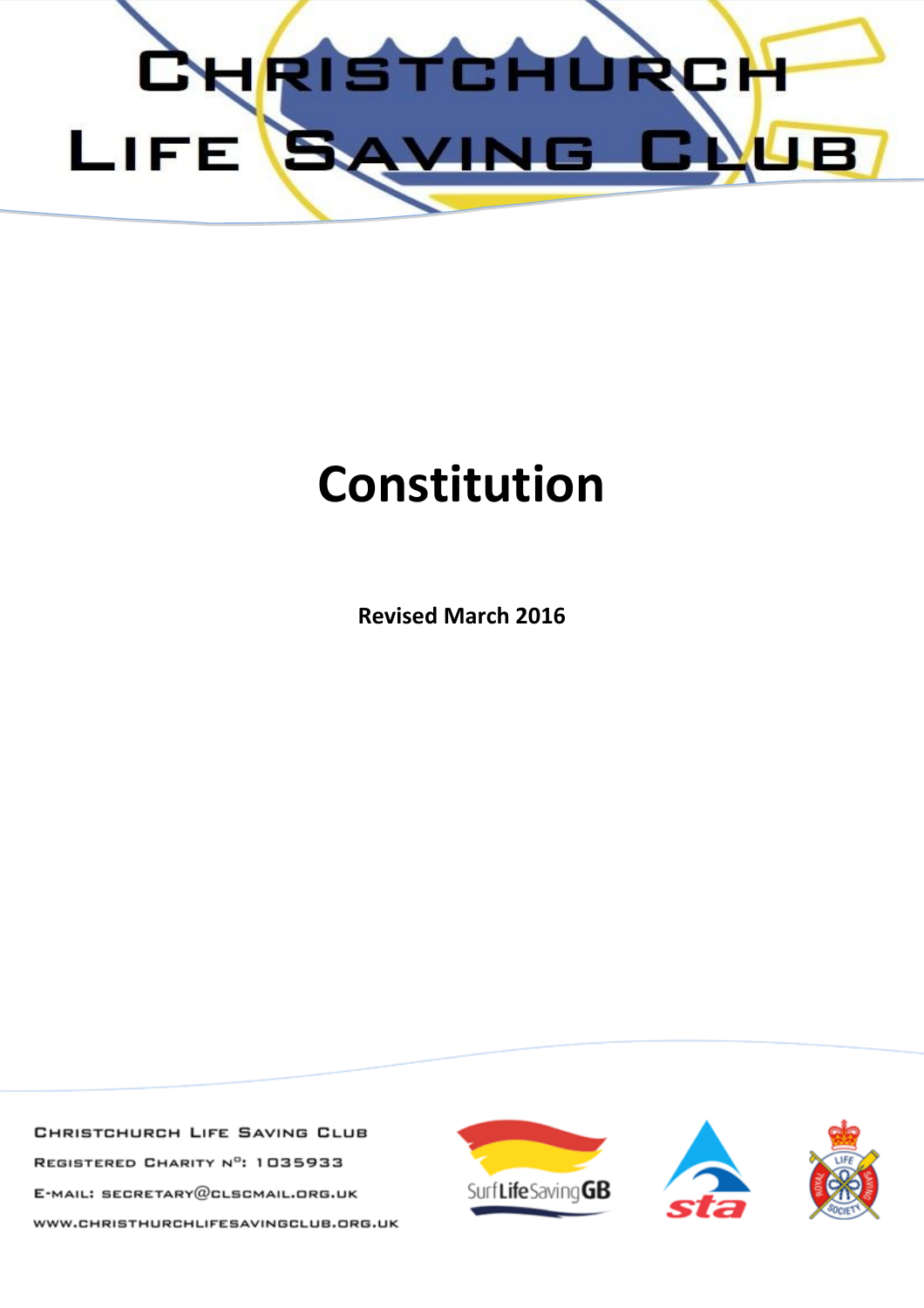## **1. NAME**

The name of the club shall be the *Christchurch Life Saving Club*, hereinafter and in the rules called *The Club*.

#### **2. AIMS**

- To save life, whether by prevention or rescue, from the beach, surf or aquatic environment.
- To promote the club within the local community and lifesaving/lifeguarding in general.
- To promote water safety, rescue skills and first aid through education programmes within the club and the local community.
- To ensure as far as reasonably practicable, the health, safety and wellbeing of members both physical and mental.
- To provide training, support and promote inclusivity in all club activities.
- To ensure that all members receive fair and equal treatment.

#### **3. MEMBERSHIP & MEMBERSHIP FEES**

The Club shall affiliate to the Surf Life Saving Great Britain (SLSGB), Royal Life Saving Association UK (RLSSUK), Royal National Lifeboat Institution (RNLI) and Pool Bournemouth Christchurch Life Saving Association (PBCLSA).

Individual memberships may be offered in the following categories:

- (A) Senior (18+ years).
- (B) Youth (13 to 17 years).
- (C) Nipper (5 to 12 years).
- (D) Social (18+ years) members who do not take part in water based activities or sports.
- (E) Life members who have been awarded life membership because they have made a significant contribution to the club over the long term. This decision shall be made by the Committee at the time or after twenty years of service.

Nipper and Youth members must obtain their parents or guardians written permission to join the club before applying for membership.

Nipper and Youth members maintain status until membership renewal at next status, i.e. Nipper to Youth, Youth to Senior.

No member under the age of 16 years may vote at an AGM or EGM as they cannot be held liable for any vote they make. For the avoidance of doubt Youth Members over the age of 16 are eligible to vote at an AGM or EGM.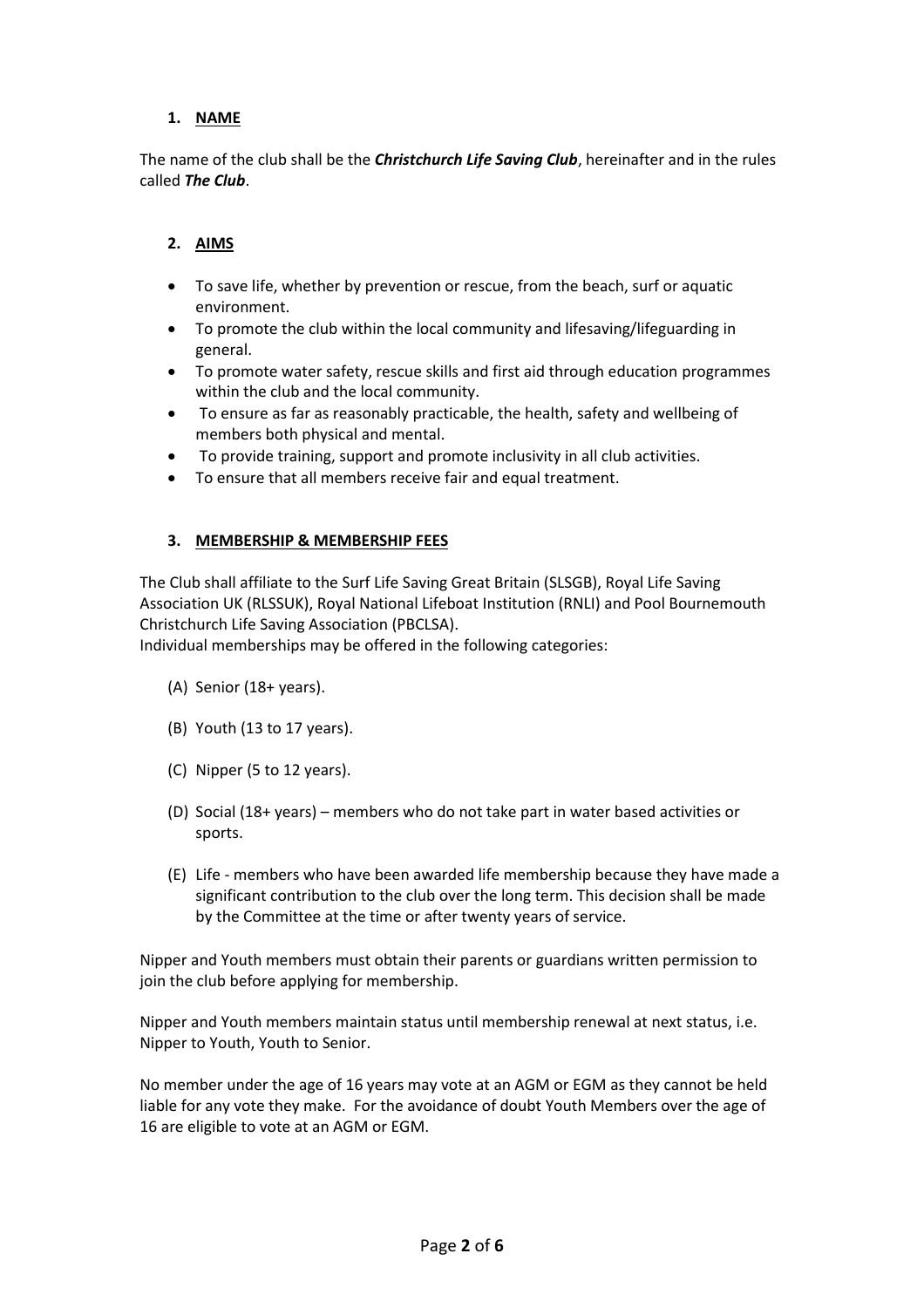Nominated Youth over the age of 16 and Senior members may attend *Committee* meetings by invitation from a serving *Committee* Member and speak through *The Club's* Captain or Chair on any club matters.

Membership fees shall be fixed by the *Committee* annually following the AGM and are due within one month of joining or on the first day of March for membership renewals. All annual membership fees are payable monthly by Standing Order into the Clubs nominated account.

Any member whose subscription remains unpaid for the period of 3 consecutive months or by the first day of April in any membership year forfeits all rights to membership and any interest in the property or assets of the club. Members shall not be entitled to participate in any club activity.

## **4. RULES, POLICIES AND PROCEDURES**

In addition to the constitution, there will be the following official documents:

- Club Rules
- Club Policies
- Club Procedures

All members must adhere to these documents and all documents referred to in these documents. Failure to do so may result in disciplinary action.

The Committee may change these documents at any time but the Secretary must give 7 day's notice to the membership before the new document comes into effect.

All these documents must be available to the membership at all times.

#### **5. ANNUAL GENERAL MEETING (AGM)**

Notice of the Annual General Meeting (AGM) will be given in advance by the Secretary, not less than 21 days notice and will be given to all voting members and parents/guardians of those members not eligible to vote.

Attendance at an AGM is open to all members and the parents/guardians of members who are ineligible to vote due to their age. The quorum for AGMs will be no less than 25% of the voting membership. Postal voters are included in the quorum.

Nominations for the *Committee* positions will be sent to the Secretary at least 7 days prior to the AGM. If there are no nominations for a *Committee* position at the time of voting, then any members may be nominated for that position at that point in time. All nominations will need to be seconded at the meeting or via post.

All members (over the age of 16) have the right to vote at the AGM. Postal vote's are accepted. These should be given to the Secretary at least 1 day prior to the AGM, in a sealed envelope clearly marked to be opened on the day.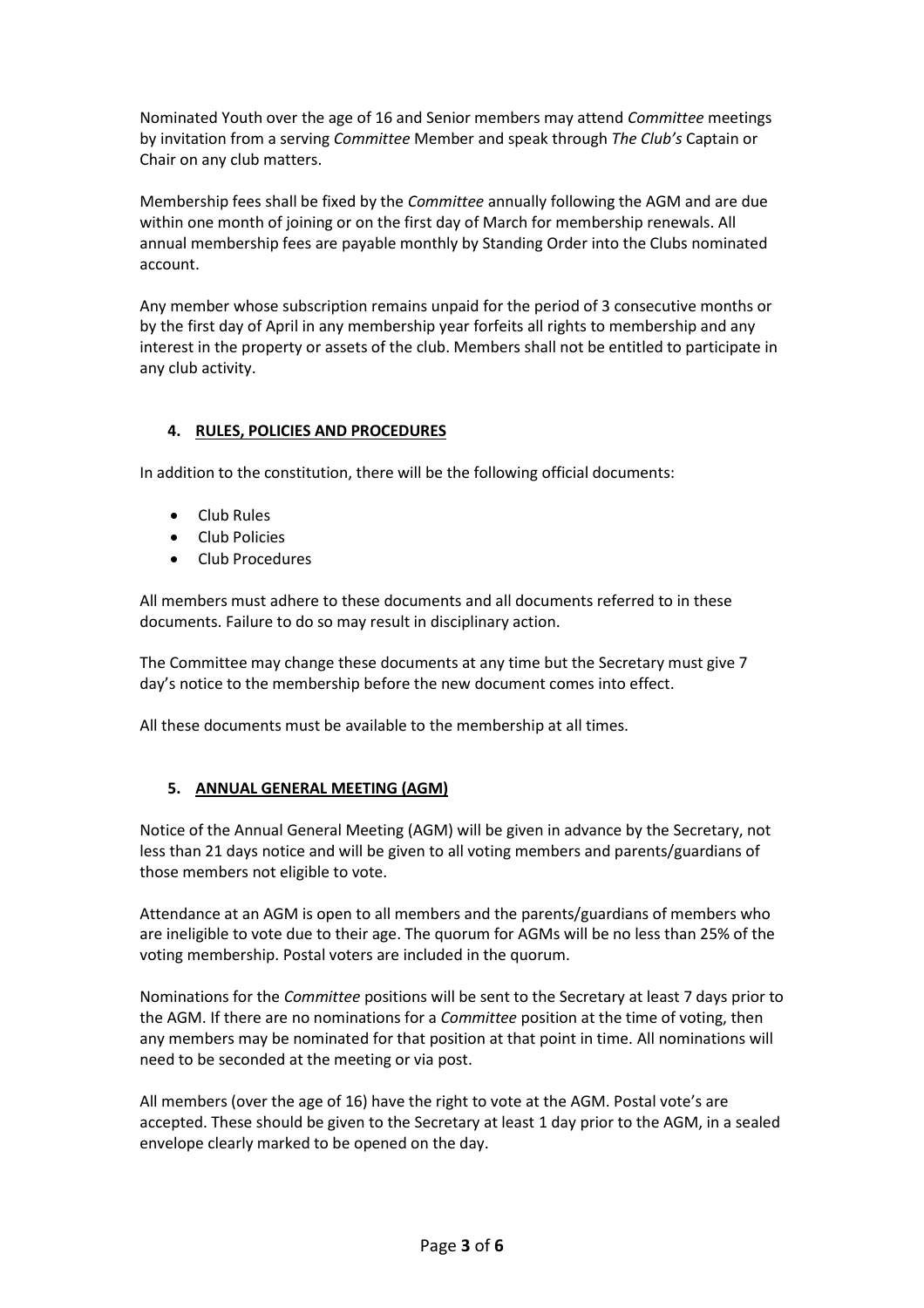When electing the officers of the *Committee*, the nominee with the most votes shall be elected. In the event of a tie another vote shall be held between those two nominees. If a tie still exists the Chair of the meeting shall have the casting vote.

When electing the positions for the five ordinary members of the *Committee* a vote for shall be conducted for each of the nominees separately. Members are not restricted to a single vote and may vote for multiple nominees. The five nominees with the most votes shall be elected. If a tie exists for the last position(s) another vote shall be taken for those nominees. If a tie still exists the Chair shall have the casting vote(s).

The procedure for an AGM shall follow in the order below:

- The AGM will receive a report from officers of the *Committee* and a statement of the accounts from the Treasurer.
- A vote on any constitutional changes if proposed.
- All members of the *Committee* will step down with the exception of one member, previously agreed by the *Committee* (not one who is nominated for Chair). That member will then chair the vote for Chair. Once completed they will then step down and the new Chair will chair the remainder of the AGM.
- The remaining officers will then be elected in the following order: Secretary, Treasurer, Captain and Safeguarding Officer.
- The five ordinary officers will be elected.

The *Committee* has the right to call Extraordinary General Meetings (EGMs) outside the AGM at anytime throughout the year. Procedures for EGMs including calling and EGM will be the same as for the AGM.

#### **6. CLUB MANAGEMENT**

The Club management shall comprise of the *Committee* and numerous *Sub-Committees*.

Election of the *Committee* positions is to take place at the AGM.

The *Committee* shall comprise of five elected officers and five ordinary members with *Sub-Committee* portfolios. The elected officers comprise of the following:

- Chair
- Secretary
- Treasurer
- Captain
- Safeguarding Officer

The five officers of the *Committee* will be the only Trustees for *The Club* and be reflected on the Charity Commission website.

The *Committee* shall have the power to appoint *Sub-Committees*. The following rules apply to *Sub-Committees*:

- All proceedings should be reported back as soon as possible to the *Committee*.
- The *Committee* will agree the **terms of reference** for each *Sub-Committee* which must include at least the following: scope, lead, members, duration and budget.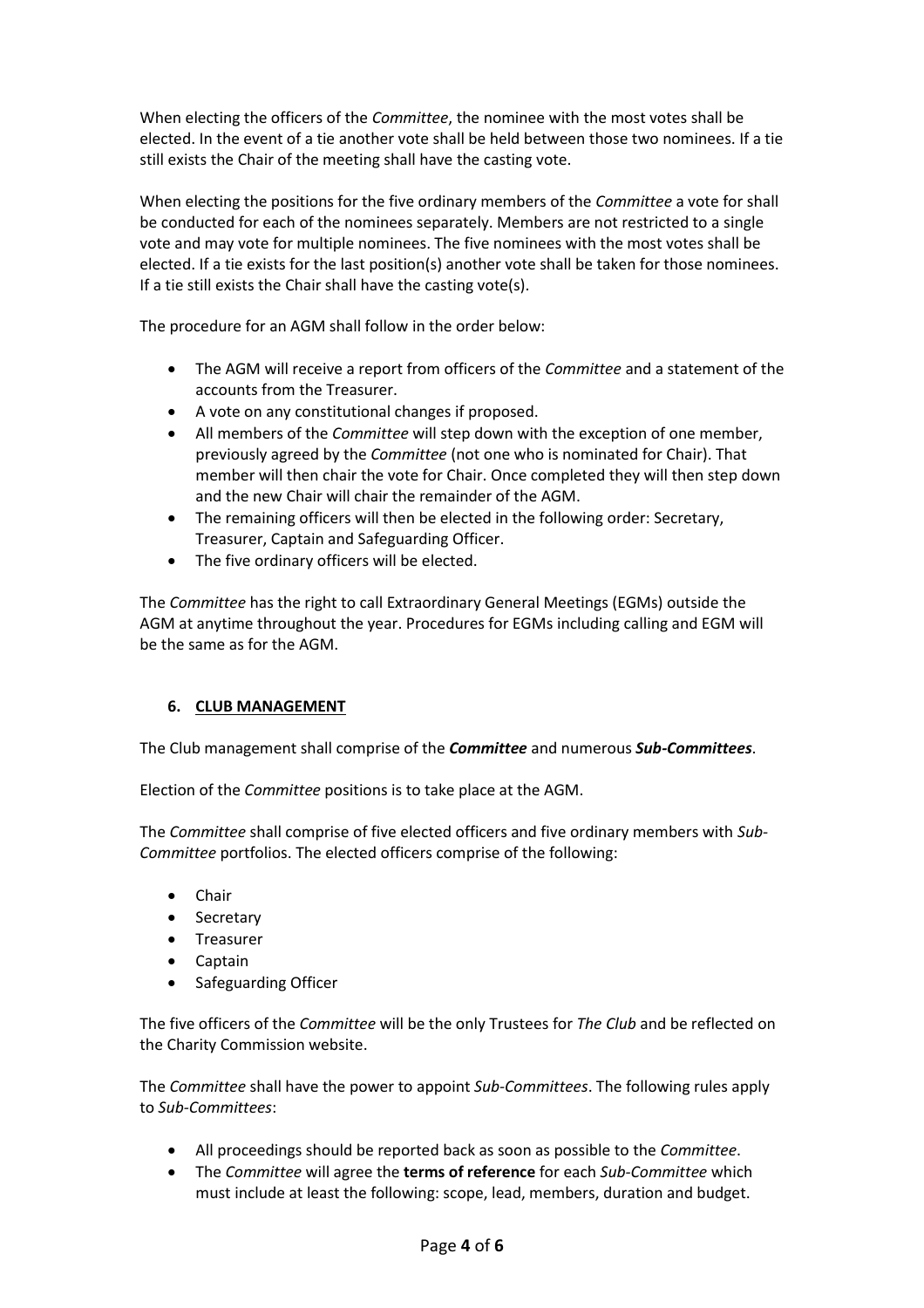No *Sub-Committee* shall expend funds except within a budget previously agreed by the *Committee*.

The *Committee* shall have the right to change the *terms of reference* or to dissolve a *Sub-Committee* at any time.

## **7. COMMITTEE MEETINGS**

The *Committee* will meet at least 8 times per annum. The quorum for *Committee* meetings shall be at least 60% of *Committee* members, whether in person or by electronic communication means e.g. Skype. A binding decision can only be arrived at following it having been given assent by the majority of those members present.

If a *Committee* member fails to attend at least 3 consecutive meetings over a minimum period of 3 months and after having made reasonable adjustments to time, date and place of meetings, then the *Committee* may choose to resign that *Committee* member.

Replacement for any vacant seats on the *Committee* will be decided at an EGM held in accordance to clause 5 (AGM). If the vacant seat is an officer then one of the *Committee* may act for that office in the interim period.

# **8. YEAR END**

The Club's financial and membership year shall end on the last day in February of each year.

#### **9. FINANCE**

The Management Committee may raise, receive by way of gifts and donations, monies, goods and/or appropriate services on behalf of the club. All shall be duly accounted for at the time of receipt and deposited in the clubs' nominated account.

Any cheques drawn against club funds should hold the signatures of at least two of the following officers: Treasurer, Chair or Secretary.

#### **10. THE CONSTITUTION**

Alteration to this Constitution shall receive the assent of at least two-thirds of the members present and voting at the AGM (or EGM). A resolution for the alteration of the Constitution must be received by the Secretary of the club and have been proposed by a serving club member or a parent/guardian of a member, at least 21 days before the meeting at which the resolution is to be brought forward. At least 14 days notice must be given by the Secretary to the membership of the proposed resolution and must include notice of the alteration proposed, provided that no alteration to clause 2 (Aims), clause 13 (Winding-up), or this clause, shall take effect until the approval in writing of the Charity Commissioners or other authority having charitable jurisdiction shall have been obtained; and no alteration shall be made which would have the effect of causing the club to cease to be a charity in law.